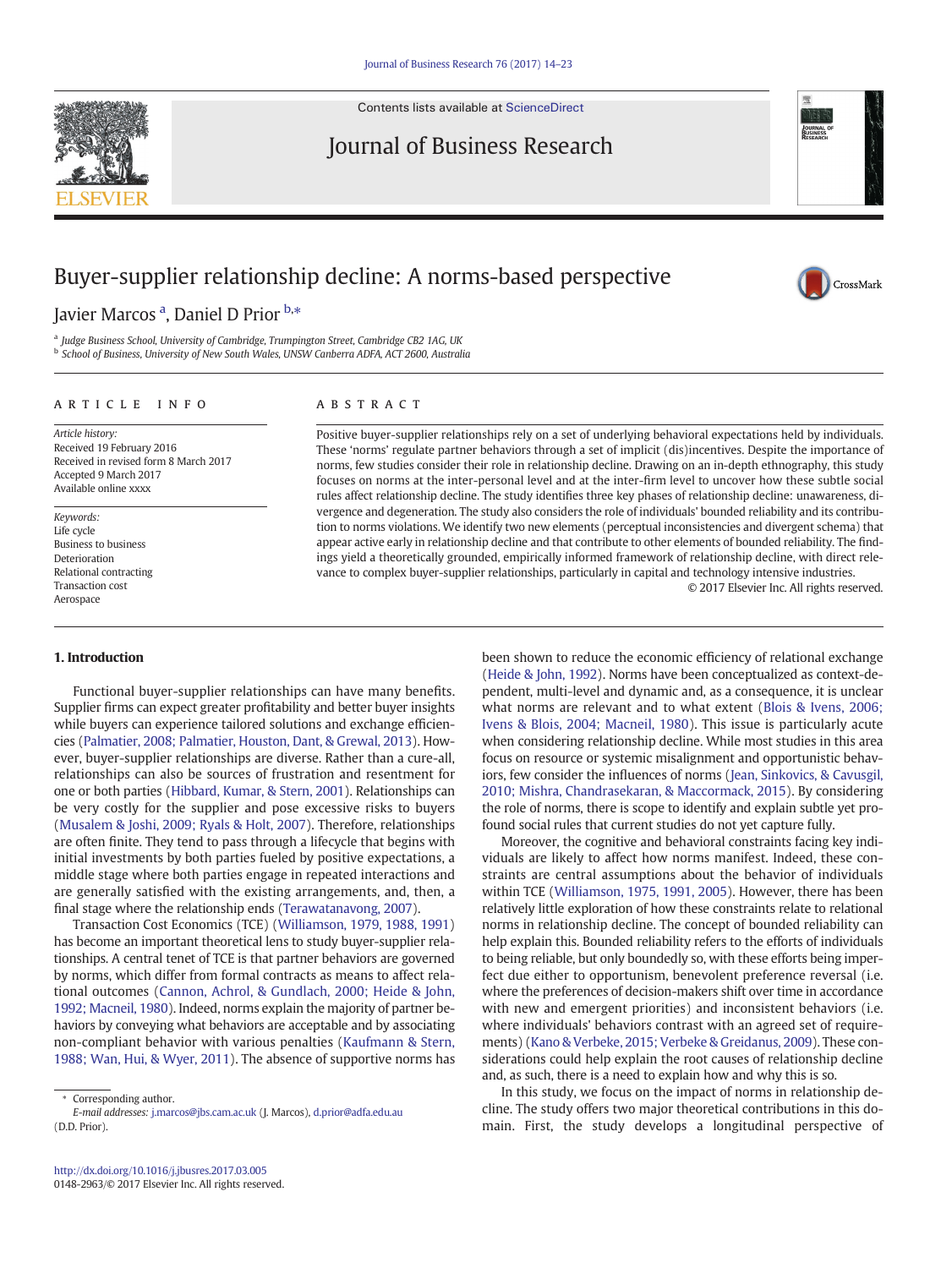relationship decline in terms of norms violations. Present studies mostly consider norms as discrete and non-dynamic, with cross-sectional empirical processes often informing these findings. Consequently, the subtleties of norms violations emergence receives limited attention despite their apparent importance ([Blois & Ivens, 2006; Heide & John, 1992;](#page-8-0) [Heide, Wathne, & Rokkan, 2007; Wathne & Heide, 2000](#page-8-0)). In this study, we identify three broad phases of relationship decline (unawareness, divergence and degeneration) and describe the major elements of each phase. We also draw on relational contracting theory ([Macneil,](#page-9-0) [1978, 1980, 1987\)](#page-9-0) and an analysis of our empirical findings, to highlight three primary forms of relevant norms violations. 'Role integrity' refers to the ability of an individual to retain a specific domain of activity while also feeling confident to disregard formal structures in order to achieve a specific outcome. 'The preservation of the relation' refers to maintaining a positive working relationship through productive planning, problem-solving, managing power, and ensuring agreement to contract terms. The 'harmonization of the social matrix' refers to the active alignment between the interests and actions of individuals working together across inter-firm boundaries. Through the identification and explication of these norms in terms of their violations, the study articulates some fundamental social mechanisms that have subtle, yet profound influences in relationship decline.

Second, the study provides insight into the interplay between norms at the inter-firm level and those at the individual level. The underlying intention behind this goal is to understand how these two levels of aggregation interact in relationship decline, an area often overlooked in current studies ([Blois & Ivens, 2006; Heide & John, 1992; Heide et al.,](#page-8-0) [2007; Wathne & Heide, 2000\)](#page-8-0). The study finds broad support for the bounded reliability notion ([Kano & Verbeke, 2015; Verbeke &](#page-9-0) [Greidanus, 2009\)](#page-9-0) while also extending it by first identifying two additional elements of bounded reliability and, then, by defining the sequencing of each element of bounded reliability during relationship decline. At the very early stages of relationship decline (i.e. the 'unawareness stage'), the most important elements appear to be what we describe as perceptual inconsistencies and divergent schema. These then contribute to benevolent preference reversal and inconsistent behaviors (i.e. at the 'divergence' stage). Lastly, opportunistic behaviors become dominant as the relationship ultimately deteriorates. These developments appear to mirror individual forms of norms violations during the earlier stages of relationship decline (i.e. role integrity and the preservation of the relation) before gradually contributing towards the de-harmonization of the social matrix at the inter-firm level (i.e. where opportunistic behaviors were most obvious).

To achieve these outcomes, the study draws on an in-depth ethnography in the Aerospace industry. The empirical process involves a threeyear investigation of a buyer-supplier relationship. More specifically, the relationship had entered a new stage at the beginning of the study. The buyer firm decided to reorient its role and, subsequently, led the supplier firm to accept a new relationship paradigm. This involved establishing a new 'risk-sharing partnership', where a substantial proportion of the buyer firm's research and development assets and activities were reassigned to the supplier. This also involved a new relationship agreement involving fairer sharing of risk and investment responsibilities between the partner firms. With this in mind, the findings of the study are most relevant to industry contexts where risksharing partnerships are more typical. Indeed, capital goods industries such as aerospace, mining, infrastructure, construction and manufacturing are more comparable with our empirical context ([Brady, Davies, &](#page-8-0) [Gann, 2005; Gebauer, Paiola, & Saccani, 2013; Neely, 2014; Töllner,](#page-8-0) [Blut, & Holzmüller, 2011\)](#page-8-0). For managers, the study offers insights into the subtleties of relationship decline. The findings suggest a need for more consultation and information clarity when a relationship paradigm shifts. The study also identifies the specific mechanisms that underpin relationship decline, where targeted management interventions may help to mitigate or alleviate norms violations and, ultimately, ensure an altered relationship remains positive and productive.

#### 2. Conceptual background

#### 2.1. Current approaches to explaining relationship decline

The current literature offers several pertinent reasons for buyer-supplier relationship decline. One of the major explanations is that partners are no longer compatible. This generally relates to the inability for interdependent resources, systems, processes and procedures that operate across inter-firm boundaries to fulfill their requirements [\(Jean et al.,](#page-9-0) [2010; Mishra et al., 2015\)](#page-9-0). This results from a severing of specific ties or linkages. For example, the upgrade of an IT system by one partner often places a burden on a counterpart to update their own systems to ensure smooth information flows. Depending on the incentives, the partner may choose not to do so; hence, a lower level of compatibility emerges. This sort of decision often relates to another cause for relationship decline: a reduction in complementarity. While partners may initially invest in a relationship to access specific resources or new market opportunities, once these are no longer forthcoming, the decision to continue in the relationship may become difficult to justify [\(Glenn Richey, Tokman, & Dalela, 2010](#page-9-0)). With reductions in compatibility and complementarity, the costs associated with the relationship are likely to increase and, hence, support a decision to terminate the relationship [\(Wang, Kayande, & Jap, 2010](#page-9-0)).

Perhaps the most widely discussed reason for relationship decline is opportunism [\(Wathne & Heide, 2000](#page-9-0)). On one extreme, blatant opportunism is "self-interest seeking with guile" ([Williamson, 1975](#page-9-0): 7). This suggests an individual may lie, cheat, steal, mislead, distort, disguise, obfuscate or otherwise confuse [\(Williamson, 1985](#page-9-0)). However, the manifestation of opportunism can be passive or active and relate to existing or new circumstances ([Wathne & Heide, 2000](#page-9-0)). Hence, nuance characterizes opportunistic behaviors. While opportunism is a broad concept, more specific instances that contribute to relationship decline emerge as punitive actions, destructive acts and unresolved conflict [\(Hibbard](#page-9-0) [et al., 2001; Kumar, Scheer, & Steenkamp, 1998](#page-9-0)). Indeed, the decisions to conduct these activities and the nature of related behaviors rests with specific individuals and, as such, many of the causes of opportunism are likely to relate more closely to the micro-foundations of relational contracts, with many scholars acknowledging a need to understand these to a greater extent [\(Wathne & Heide, 2000;](#page-9-0) [Williamson, 1975, 1985](#page-9-0)). In this study, we go beyond simple opportunism to unpack a wider range of underpinning factors and subtle mechanism that contribute to relationship decay.

#### 2.2. Norms and relationship deterioration

Norms offer a means to understand the micro-foundations of relational contracts. While norms encompass the rules of the social engagement between partner firms and the associated incentives for compliance, they have many potential applications. In the present study, we focus on two main dimensions. First, we consider the nature of norms. Our empirical process centers on a buyer-supplier relationship and, as such, involves the expectations from both parties commonly associated with these roles. In a very basic sense, buyers would expect to pay money to the supplier in exchange for products and services that meet their expectations whereas suppliers would expect to receive money from the buyer in exchange for product/service delivery. We suggest the nuance associated with this process is likely to increase in situations with complex products and services that involve multiple interactions across a broad hierarchy.

Overlaying the norms associated with the specific roles of buyer and supplier firms are a range of others. In this study, we concentrate on three of the major norms dominant in relational exchanges since these emerged most strongly in our data (see [Macneil, 1978, 1985,](#page-9-0) [1987, 2000\)](#page-9-0) and have also received the least attention in previous studies of relational contracting [\(Ivens & Blois, 2004](#page-9-0)). Role integrity relates to the ability of an individual to retain a specific domain of activity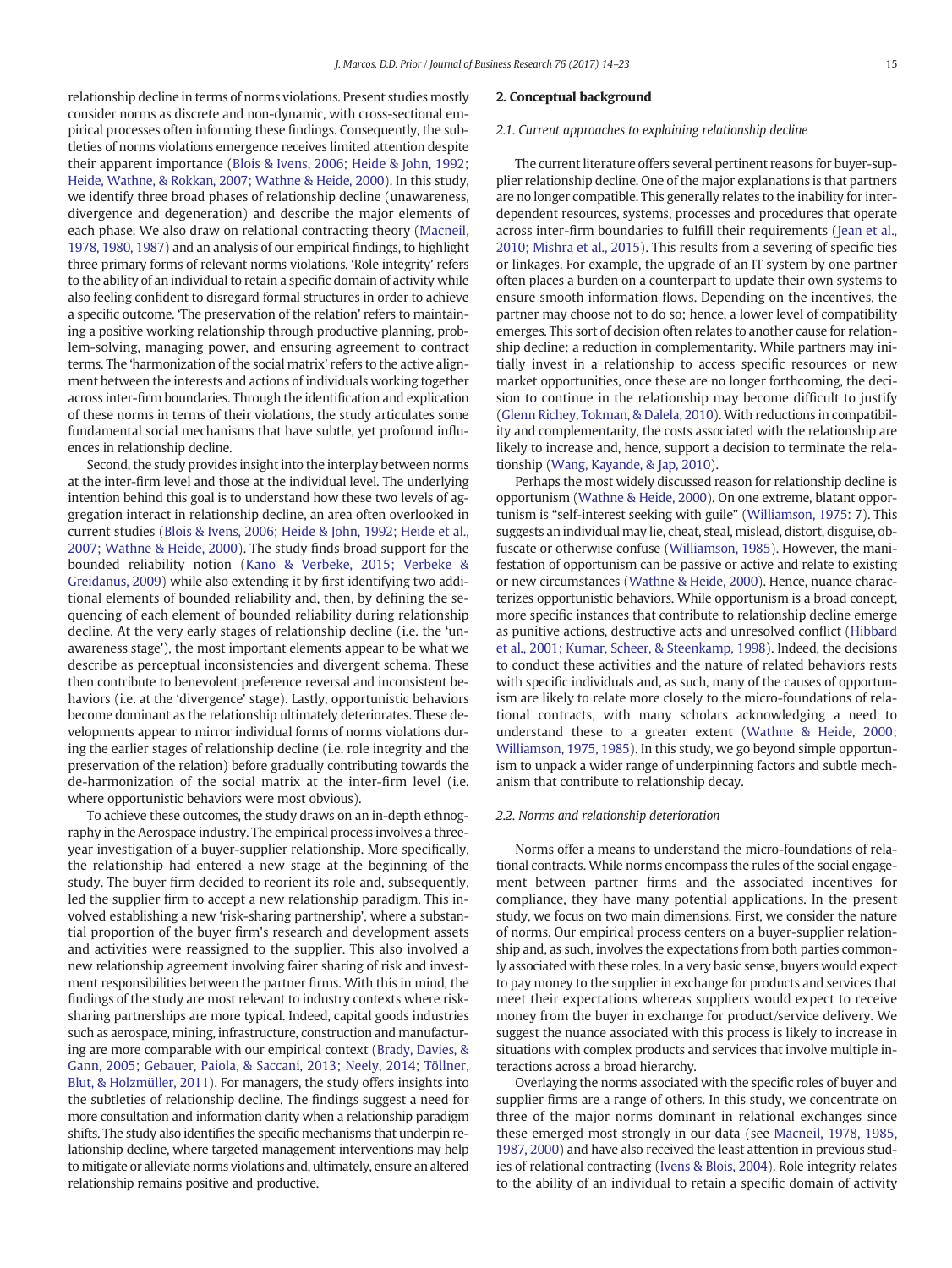while also feeling confident to disregard formal structures in order to achieve a specific outcome. Role integrity is important since it allows individuals to feel empowered while also reducing ambiguity and uncertainty, with these often being sources of stress [\(Zablah, Franke, Brown,](#page-9-0) [& Bartholomew, 2012](#page-9-0)). Role integrity relates to the clarity of role requirements and the degree of conflict between the multiple roles an individual holds. The preservation of the relation involves maintaining a positive working relationship through productive planning, problemsolving, managing power, and ensuring agreement to contract terms. The harmonization of the social matrix involves the provisions in the working relationship to adapt to change at the firm level, which we conceptualize in terms of compatibility and complementarity.

Second, we consider the execution of norms. We see norms as socially embedded within an ongoing buyer-supplier relationship and, as such, they are emergent and reflexive in nature. This conceptualization implies we are interested in how norms affect the day-to-day operations of the relationship. To gain an appropriate level of granularity, we consider the individual (inter-personal) and the relationship (inter-firm) as units of analysis. At the individual level, we are interested in the processes of specific individuals active in the relationship. In this, we see individuals engaging in a social setting, with their cognitions shaping their actions. At the relationship level, we are interested in the broad patterns of activity that resemble relationship decline. The division between individual and relationship perspectives is also consistent with [Williamson's \(1975, 1985, 1991\)](#page-9-0) approach to conceptualizing units of analysis in buyer-supplier exchange. Table 1 summarizes the analytical frame for the study.

# 2.3. Norms violations: An emergent, multi-faceted phenomenon affected by bounded reliability

Given the argument presented thus far, we suggest that norms have a pervasive influence on relationship evolution. Since they comprise the rules of engagement, it is possible that norms violations explain situations where partners face declines in compatibility and complementarity. It is also possible that norms violations underpin opportunistic behaviors and can ultimately explain the nature of relevant cognitive and behavioral dynamics. The current literature tends to focus on norms such as flexibility, solidarity and mutuality, which are more characteristic of contract norms rather than relational norms per se ([Ivens &](#page-9-0) [Blois, 2004](#page-9-0)). Moreover, there has been a consistent emphasis on interfirm level norms, with most studies using somewhat general norms descriptions such as 'relational norms', 'positive norms' and 'cooperative norms' [\(Ivens & Blois, 2004\)](#page-9-0). As such, there has been little consideration of the role of specific individuals in affecting norms.

Given the multi-level notion of norms in buyer-supplier relationships, we draw on the concept of bounded reliability [\(Kano & Verbeke,](#page-9-0) [2015; Verbeke & Greidanus, 2009\)](#page-9-0). Bounded rationality is a core underpinning of traditional TCE, which assumes that individuals face constraints through their limited access to information and resources and that this forces them to act in ways that acknowledge these constraints

Table 1

| The Analytical Framework used in the Study – Conceptualizing Relational Norms. |  |
|--------------------------------------------------------------------------------|--|
|--------------------------------------------------------------------------------|--|

| Relationship level Relevant norms |                                                                                                                                                                                      |                                                    |  |
|-----------------------------------|--------------------------------------------------------------------------------------------------------------------------------------------------------------------------------------|----------------------------------------------------|--|
| Inter-firm                        | Harmonization of the social matrix                                                                                                                                                   |                                                    |  |
| Inter-personal                    | • Compatibility (resources, systems, processes and procedures)<br>• Complementarity (resources, systems, processes and procedures)<br>Preservation of the relation<br>Role integrity |                                                    |  |
|                                   | • Role clarity<br>• Role conflict                                                                                                                                                    | • Adaptation/flexibility<br>• Mutual understanding |  |

[\(Simon, 1991; Williamson, 1975, 1985, 1991\)](#page-9-0). Bounded rationality involves an assumption of rationality, where individuals act in their own economic self-interest and, as such, there is a tendency to act opportunistically [\(Berthon, Pitt, Ewing, & Bakkeland, 2003; Wathne & Heide,](#page-8-0) [2000; Wuyts & Geyskens, 2005\)](#page-8-0). However, several authors are critical of the bounded rationality concept, suggesting that assumptions it has about individuals' motivations and their actual observed behaviors are not fully consistent with the theory [\(Kano & Verbeke, 2015; Verbeke](#page-9-0) [& Greidanus, 2009](#page-9-0)). Bounded reliability is an alternative concept that posits individuals as having the best of intentions to fulfill obligations, but only boundedly so. While it also suggests individuals will act opportunistically, there is less of an emphasis on 'guile', with negative or malicious motivations from decisions being one of many possibilities. Bounded reliability also acknowledges the subtleties surrounding benevolent preference reversal and inconsistent behaviors, which are likely to emerge in complex buyer-supplier relationships. Bounded reliability is a rich concept that aligns with TCE-based notions of norms. However, how bounded reliability, norms and relationship decline interact with one another is currently unclear.

Given the observations above, the current study focuses on two main research questions:

- 1. How do norms influence the decline of complex, multi-faceted buyer-supplier relationships over time?
- 2. How does the behavioral reliability of individuals active in the buyersupplier relationship influence the violation of norms during decline?

#### 3. Methodology

#### 3.1. Research design

The initial aim of the study was to understand the role of norms in buyer-supplier relationships. Norms are inherently social constructs in that they involve a set of implicit expectations that develop between individuals and, as such, govern their behavior [\(Heide & John, 1992;](#page-9-0) [Palmatier, Dant, & Grewal, 2007\)](#page-9-0). We felt that these characteristics were ideally suited to an ethnographic research design. Ethnographies focus on uncovering implied meanings in social contexts ([Atkinson &](#page-8-0) [Hammersley, 1995; Fetterman, 2010](#page-8-0)). The ethnographer recognizes their role as an impartial observer who actively engages with a prespecified field of enquiry and aspires to create an objective account of the phenomenon of interest albeit from their own subjective perspective [\(Atkinson & Hammersley, 1995; Fetterman, 2010\)](#page-8-0). Ethnography has become popular with marketing scholars when exploring consumer brand experiences [\(Cayla & Arnould, 2013; de Waal Malefyt, 2015](#page-9-0)) and is also useful for understanding how buyer firms act in buyer-supplier relationships ([Borghini, Golfetto, & Rinallo, 2006; de Waal Malefyt,](#page-8-0) [2015; Pressey, Gilchrist, & Lenney, 2014\)](#page-8-0).

Our empirical enquiry centers on the Aerospace industry.<sup>1</sup> To make this selection, we relied on three main theoretical criteria [\(Atkinson &](#page-8-0) [Hammersley, 1995; Fetterman, 2010\)](#page-8-0). First, our focus on relationship norms meant that we needed an industry setting that houses a selection of these. In the country where the study took place, the Aerospace industry accounts for more than 100,000 jobs and more than \$21 billion in revenues. The established nature of the industry suggested that it would be an ideal setting to understand buyer-supplier relationships with a long history and, hence, considerable opportunities for the development of norms. Second, we felt that the nuances associated with norms would be observable in a complex relationship, so we used this as a key selection criterion. The Aerospace industry is, by its nature, complex. Buyer and supplier firms engage with one another at multiple levels, over long periods to design and implement a range technically complex products and services. Third, we selected a setting where the

 $1$  NB. Due to the sensitive nature of the topic area, we have attempted to strike a balance between confidentiality and detail.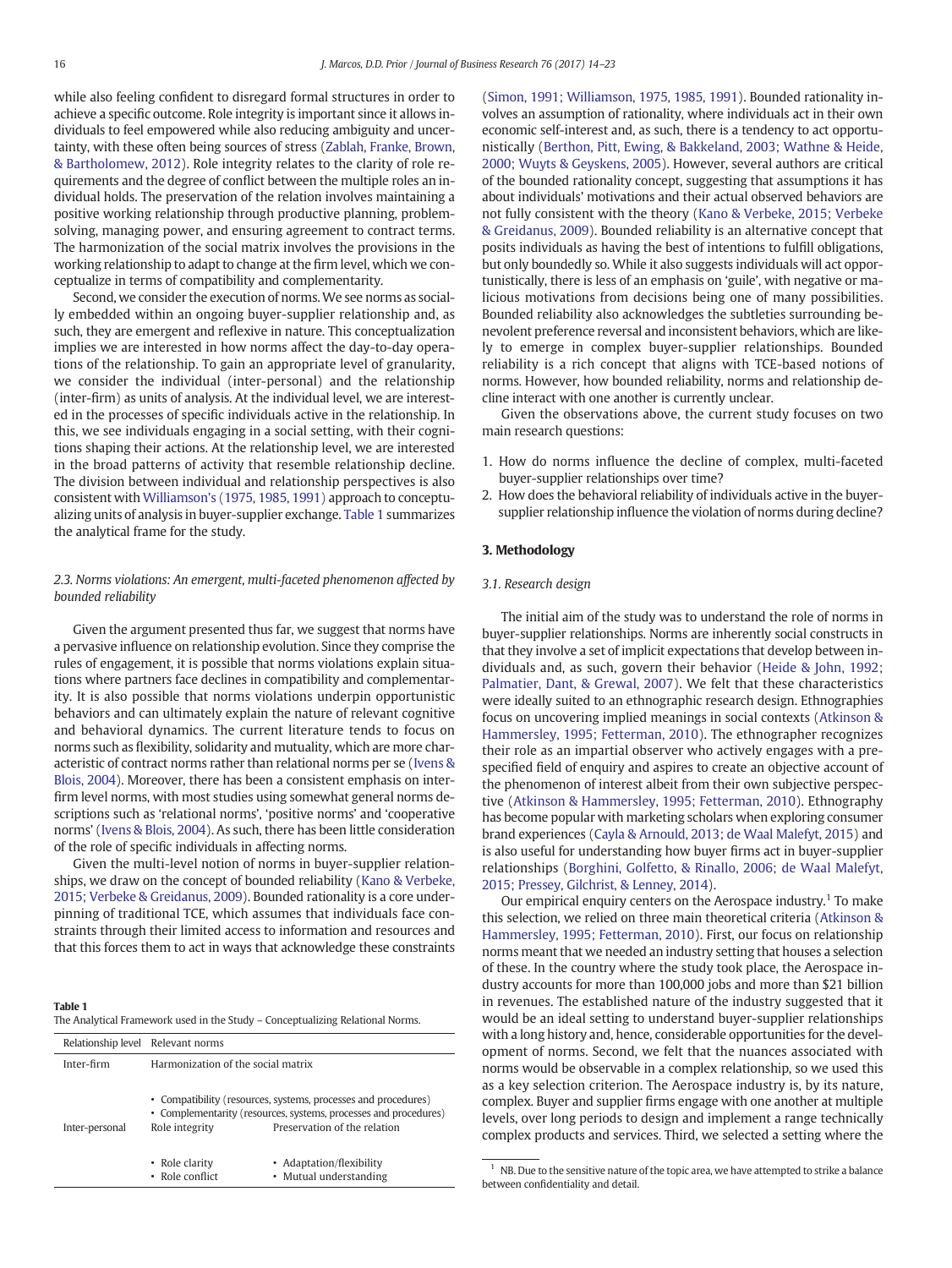<span id="page-3-0"></span>authors had access. Given the inductive, exploratory nature of the study, we felt that this overall approach would allow us to develop a rich set of theoretical insights.

#### 3.2. Context description

Ultimately, we selected a buyer-supplier relationship with a thirtyyear history. The customer firm is a global manufacturer and integrator of aircraft systems and employs in excess of 50,000 people worldwide. The supplier firm is a recognized engineering company. It provides advanced engineering solutions and employs 10,000 staff internationally. These firms recently furthered their collaboration by engaging in a long-term partnership to develop and deliver civil and military aircraft programs. This included the transfer of manufacturing capabilities and resources from the customer to the supplier, worth in excess of USD 250M. The supplier became more strategic, moving from a make-toprint, transactional model to one where they were tasked with designing and making significant sub-systems and modules. The relationship is highly formalized and governed by a contract that specifies in detail technical requirements, commercial arrangements, responsibilities and liabilities, and it is often described as a 'risk sharing partnership'. A risk sharing partnership implies that the parties will assume certain costs (i.e. risk) in the process of developing new aerospace programs given the protracted periods necessary to take a product from the prototype stage to large-scale production. Risk sharing partnerships such as these have become fairly common where there is a need for significant capital equipment investments ([Brady et al., 2005; Töllner et al.,](#page-8-0) [2011; Windahl & Lakemond, 2006](#page-8-0)). In these situations, partners attempt to maximize their joint profitability by shifting asset ownership and management to the partner that is able to engage in these activities most profitably. Therefore, the empirical context is most relevant to risk sharing partnerships such as these.

# 3.3. Data gathering

The data-gathering period occurred over three years. We combined focus groups, semi-structured interviews and document analyses so as to provide multiple bases for assessment and triangulation [\(Atkinson](#page-8-0) [& Hammersley, 1995; Fetterman, 2010](#page-8-0)). In this, we adopted a 'holistic' ethnography as advocated by [Moore \(2011\)](#page-9-0), which attempts to uncover the perspectives of multiple stakeholders within the field of enquiry. After several meetings with the firms, separate focus groups with representatives from the supplier (Focus group 1) and from the customer firms (Focus group 2) were organized [\(Lambert, 2010\)](#page-9-0) (see Table 2 for participant profiles). To identify suitable respondents, we asked both firms to supply us with a list of potential participants. Our selection

#### Table 2

Respondent profiles.

| Supplier (Focus group 1) | 1. Senior Vice President Commercial           |
|--------------------------|-----------------------------------------------|
|                          | 2. CEO Aerospace Structures                   |
|                          | 3. Senior Vice President Business Development |
|                          | and Strategy                                  |
|                          | 4. Vice President Programs                    |
|                          | 5. Program Manager (Program A)                |
|                          | 6. Commercial Manager                         |
|                          | 7. Vice President Product family              |
|                          | 8. Vice President Engineering                 |
|                          | 9. Customer Account Executive                 |
|                          | 10. Program Manager (Program B)               |
| Customer (Focus group 2) | 1. European Vice President Program A          |
|                          | 2. Vice President Procurement                 |
|                          | 3. Senior Purchasing Manager                  |
|                          | 4. Program A Lead Manager                     |
|                          | 5. Program B Lead Manager                     |
|                          | 6. Program B Chief Engineer                   |
|                          | 7. Purchasing Manager                         |

NB: Respondents participated in both the focus groups and in interviews.

criteria included the need for at least ten years' experience in the relationship, exposure to multiple levels of the relationship, and responsibility for critical milestones and/or budgets relevant to the risksharing partnership. The seventeen individuals, therefore, have substantial experience while also occupying mostly senior management positions. The focus groups helped to identify the strengths and weaknesses of the working relationship. We were also interested in the role and responsibilities of key individuals across both companies. Respondents were also asked to map the history of the relationship, including key events and distinctive relationship phases ([Baba, 1988; Musson,](#page-8-0) [2004](#page-8-0)).

The focus groups revealed some stunning insights about the nature of the relationship. To our surprise, the relationship was dysfunctional, in many respects, according to participants. The sources of these dynamics appeared to relate to the implicit rules or assumptions regarding partner behaviors. This led us to shift our focus to the role of norms in relationship decline. We conducted follow-up interviews with all focus group participants. Each interview lasted on average 75 min. We encouraged respondents to provide greater depth about relationship expectations, the expectations of colleagues and counterparts, and, how these shifted over time. During the course of the study, the increasingly sensitive nature of respondent comments meant that caution was necessary. We began the study by assuring respondents of confidentiality and that we would only report the findings of the study in anonymous format. We recorded and transcribed interviews from the supplier side verbatim. However, customer representatives opted not to be recorded. To overcome this, one researcher conducted the interview, with a second researcher taking extensive notes. Final transcripts and field notes were sent to respondents, who confirmed their accuracy and representativeness. In addition, both the customer and the supplier teams were briefed separately about the emerging themes from the study, with all participants corroborating the truthfulness of the analysis. The process of feeding back to participants interim conclusions of the research enhances the reliability of the findings ([Boesch,](#page-8-0) [Schwaninger, Weber, & Scholz, 2013](#page-8-0)). In addition to focus group and interview data, we accessed meeting minutes, company reports, marketing materials, and other documents to triangulate findings.

#### 3.4. Data analysis

We used an abductive approach to analyze the data, which involved an iterative comparison between relevant relationship decline literature and the emergent themes in our data in a process known as 'matching' [\(Dubois & Gadde, 2002, 2014\)](#page-9-0). This allowed us to juxtapose the differences between our data and existing research. We continued this process throughout the study. We began by ensuring we had a high degree of familiarity with the relationship norms literature and associated theoretical explanations (such as TCE, relational contracting theory, bounded rationality and opportunism). We then engaged in the empirical setting to begin addressing our research questions. The dysfunction in the relationship encouraged us to shift our analysis to relationship decline after about eight months of fieldwork. This new emphasis encouraged us to consider relationship deterioration-relevant literature. Our observations led us to conclude that a longitudinal, multilevel understanding of relationship decline was missing from the current literature. Hence, we continued to engage in the empirical context and then back into the literature iteratively until we felt that we had reached theoretical saturation [\(Lincoln & Guba, 1985\)](#page-9-0).

To address the first research question, we conducted a thematic coding process [\(Lincoln & Guba, 1985; Miles & Huberman, 1994\)](#page-9-0). We drew on [Macneil's \(1978, 1985, 1987, 2000\)](#page-9-0) relational contracting theory due to its rich description of social norms in buyer-supplier relationships. An initial coding process revealed three main types of norms violations in our empirical setting. At the individual level, there was evidence of violations of role integrity since individuals were no longer sure of their roles and responsibilities. There was also a violation of the preservation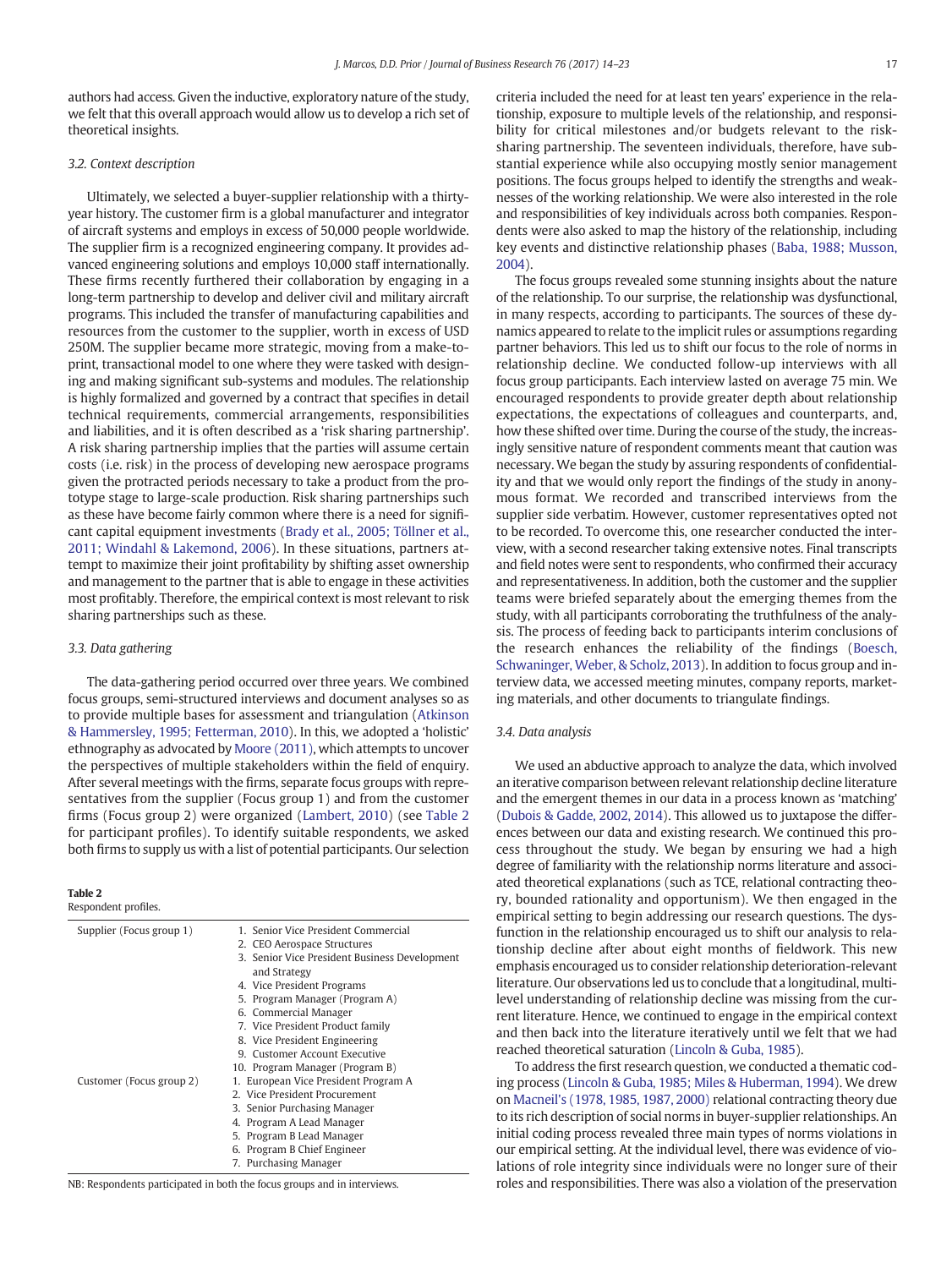of the relation norm since individuals no longer interacted with each other on the same bases as before the risk-sharing partnership commencement. These issues also appeared to have effects at the interfirm level, so we also were able to identify issues relevant to the de-harmonization of the social matrix. Since our first research goal was to identify and describe how norms influence relationship decline over time, we examined our data according to the timings where we first noticed evidence for each type of norms violation. This allowed us to identify three broad stages of relationship decline, which we label "unawareness", "divergence" and "degeneration".

We then moved onto identifying the underlying causes of norms violations, to address our second research question. It is at this stage that the bounded reliability concept became more important. In examining the current construct, we felt that i) a longitudinal perspective was missing, and ii) that there was scope to develop greater insight into the early manifestations of bounded reliability during relationship decline. In taking a longitudinal perspective, we could see that individual-level sources of norms violations were more important at the early stages, with the inter-firm level sources becoming more important during the later stages. This allowed us to identify the sequencing of different elements of bounded reliability, with our analyses focusing on identifying the initial timings for each element. We could also see that there was little clarity regarding the initial steps for this process in our data. Thus, we conducted additional analysis to identify two additional elements of bounded reliability, which we label "perceptual inconsistencies" and "divergent schema". Through additional analyses, we were able to identify which bounded reliability elements relate to norms violations at each stage of relationship decline.

#### 4. Findings

In this section, we report the findings of the study. We begin by identifying and describing the types of norms violations that were evident in the data. Our analyses suggest that two major forms of inter-personal norms violations have profound effects at relatively early stages during relationship decline: role integrity violation and the reduced preservation of the relation. At the inter-firm level, we consider the de-harmonization of the social matrix. We describe this in terms of the three phases of relationship decline: "unawareness", "divergence" and "degeneration". We then consider the role of bounded reliability as a fundamental cause of norms violations. We identify "perceptual inconsistencies" and "divergent schema" as two potential additional elements of the bounded reliability construct. We also include a summative model that illustrates the stages of relationship decline. By highlighting the relative visibility of norms violations and bounded reliability elements in our dataset, we hope to give a more comprehensive view of the study findings.

#### 4.1. Inter-personal norms violations

#### 4.1.1. Role integrity

Role integrity is often related to the key expectations individuals associate with positions held by themselves and by others in a given social context [\(Ashforth & Mael, 1989; Brown, 2000; Korschun, 2015](#page-8-0)). This is often important in inter-firm relationships. In our findings, two phenomena emerged that threatened role integrity for members of project teams charged with implementation responsibilities. Role clarity declined in the wake of the new relationship dynamic since many individuals acknowledged far less certainty over the requirements of their roles. As one participant put it "…we're making aircraft, not washing machines; therefore, changes will occur". The reduction in role clarity also contributed to role conflict, the other main norm violation we identified. This emerged when individuals were unsure of how to prioritize tasks since some tasks would no longer be their responsibility under the new relationship arrangement whereas others would now become more important. This tended to result in somewhat narrow conceptualizations of responsibility. One participant highlighted a naively narrow approach to defining project requirements, which we see as evidence of this "…functional work package specifications, that's what they [the suppliers] get, and not the design solution".

#### 4.1.2. Preservation of the relation

Violations in role integrity determinants such as role clarity and role conflict management also reduced the ability for inter-personal relationship preservation. Since a new relationship paradigm was emergent, this would require considerable adaptability and flexibility. This includes a need to shift the focus of individuals from specific role requirements to a new, more pragmatic approach that centers more on the tasks 'at hand'. This approach, however, naturally raises concerns for individuals, many of whom had occupied the same role for considerable periods. Hence, it was evident that individuals were either unwilling or unable to be flexible. This was complicated by the uncertainty emanating from the leadership of both firms. As one participant put it:

"There have been some senior level supplier conferences where they are standing up and saying 'we are going to change, we know we beat you with a big stick' and they basically go away and whittle a new stick and come back with a different stick".

The uncertainty emanating from senior management was also evident in the perceptions of individuals. This was particularly the case where a set of new implicit expectations emerged from the customer firm. As one participant puts it: "...there will be some people [in the customer organization] who expect the supplier to be able to cope with some of that scope creep without coming back to us and saying, here's a bill". This became a consistent sentiment held by many respondents in the supplier firm, with this signifying a change in the minds of many individuals as to their requirements and expectations, thus leading to reductions in shared understanding and lack of ability or inclination to adapt or be flexible. These developments contributed to the initial stages of relationship decline since they amounted to unseen problems. The lack of understanding or willingness to create shared understanding amounted to less engagement over time. Hence, the nature of inter-personal relationships became more disparate to a point where they were divergent and, finally, degenerative.

### 4.2. Key phases of inter-firm relationship decline – The de-harmonization of the social matrix

In this section, we describe relationship decline and the key phases in this process (see [Fig. 1](#page-5-0) and a summary in [Table 3\)](#page-5-0) which, in aggregate, resemble a de-harmonization of the social matrix. The analysis begins at the point shortly after the initiation of the new risk sharing partnership.

'Unawareness' was an initial phase characterized by a lack of mutual understanding of the constraints experienced by the other party. An assumption of both parties was that the other would continue to actively engage in the relationship in the wake of the new operating arrangements (the new 'risk sharing partnership' – see box a, [Fig. 1](#page-5-0)). The establishment of the risk sharing partnership and the delegation to the supplier of significant design-build-install work packages, is the catalyst that in the gradual deterioration of the relationship. Both partner firms expressed increased commitment and acknowledged higher inter-dependency (box b, [Fig. 1](#page-5-0)). Informants reported a high state of optimism with regards to the potential the new operating arrangements had, so leading to ignorance of complexity (box c, [Fig. 1\)](#page-5-0) and naïve perspectives of uncertainty (box d, [Fig. 1\)](#page-5-0). The difficulty of performance measurement for each partner (box e, [Fig. 1\)](#page-5-0) contributed to the development of unrealistic expectations (box f, [Fig. 1](#page-5-0)). Many of these issues emerged through an inconsistent understanding of appropriate behaviors. Both partners appeared unsure of the best measures, the most appropriate units of analysis and the nature of measurement procedures. This was most obvious in the interpretation of the meaning of 'risk sharing partnership' between partners.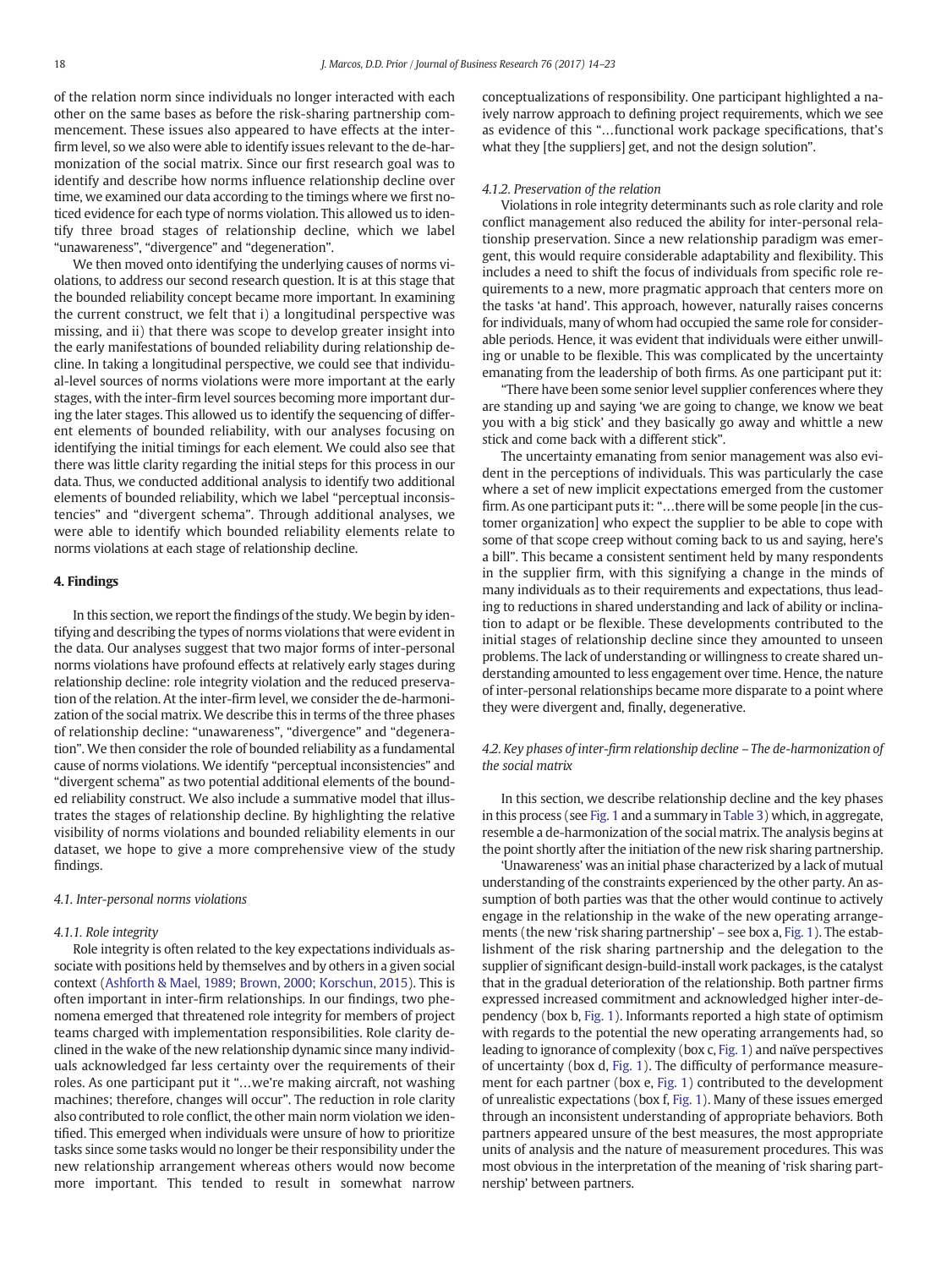<span id="page-5-0"></span>

Fig. 1. Stages of relationship decline.

A second phase we describe as 'divergence' involved a gradual withdrawal of partners from involvement with the other. This became apparent when perceptions of partner performance began to differ widely across the dyad (box g, Fig. 1). This led to recognition that partner priorities had begun to diverge (box h, Fig. 1 – see [Table 2](#page-3-0) for some indicative quotes). Inconsistent priorities and unclear performance perceptions then led to a decline in trust (box i, Fig. 1). Representatives of each partner began to adopt a strong sense of identity aligned to their own firms (box j, Fig. 1) which provided a basis for more combative behaviors (see [Table 2](#page-3-0) for indicative quotes). From there, a cascading effect took hold whereby more actors began to adhere to the negative views of counterparts.

The final phase we label 'degeneration'. At this stage, so many problems were persistent that actors engaged in emotionally charged and heated encounters, with many attempting to manipulate or bully other actors. Critically, this began to resemble a clash between partner firm members. Each partner firm by now had developed a negative view of the other and a skepticism regarding their intentions. This also reflected the internal dialogues occurring within each partner firm that the counterpart was unscrupulous, or, at fault. This led to a distortion of actions or meanings intended by individual actors and/or mangers (box l, Fig. 1). This became self-reinforcing. The internal dialogue in both partner firms became so dominant that reconciliation became impossible (box m, Fig. 1). While several attempts were made to rescue the situation, this situation generally resulted in a lack of willingness to engage (box n, Fig. 1). This in turn meant that escalation and other decision-making processes became ineffective (box o, Fig. 1). Increasing frustration and resentment (box p, Fig. 1) became dominant emotional conditions for both partners, which meant that they were unwilling to engage in joint problem-solving activities (box q, Fig. 1). Ultimately, this led to relationship breakdown (box r, Fig. 1). Eighteen months after the data collection was finished, the customer announced the award of a significant work package to an alternative supplier,

#### Table 3

Relationship decline phases.

| Phase        | Description                                                                                                                            | Actor behaviors                                                                                                                                                         | Example incidents/types of norm violations                                                                                                                                                                                                                                                                                         |
|--------------|----------------------------------------------------------------------------------------------------------------------------------------|-------------------------------------------------------------------------------------------------------------------------------------------------------------------------|------------------------------------------------------------------------------------------------------------------------------------------------------------------------------------------------------------------------------------------------------------------------------------------------------------------------------------|
| Unawareness  | Parties are not mindful of the problems that are gestating.<br>They assume that no underlying problems or issues exist<br>when they do | • No meaningful communication<br>with partner<br>• No attempts to recognize and<br>adjust to new circumstances<br>• Ignorance of major<br>problems/issues               | Fluid and informal communications start to be reduced.<br>Double checks, compromise speedily and agile responses.<br>• Lack of flexibility and entrenchment into positions instead of<br>flexibility and a 'can do' attitude develops.<br>• Insufficient openness and transparency across individuals in<br>the two organizations. |
| Divergence   | A gradual withdrawal of partner relationship engagement                                                                                | Increasing polarization of part-<br>ner attitudes and beliefs<br>• Supplier delivery approaches<br>inconsistent with customer<br>requirements                           | Disagreement is covered and not used as a powerful source<br>of creative ideas and constructive collaboration.<br>• Diffusion of responsibility claiming delivery is not as speci-<br>fied (customer) and that specifications kept evolving and<br>changing (supplier).                                                            |
| Degeneration | Negative and irrational partner attitudes towards each<br>other; relationship dissolution                                              | • Actors become almost exclu-<br>sively self-interested<br>• Aggressive and manipulative<br>behaviors<br>• Disingenuous attempts to res-<br>cue the failed relationship | • Self-centerless and defending each owns positions started to<br>emerge.<br>• Lack of genuine care for the other party and disengagement<br>in capability building and creative problem solving.                                                                                                                                  |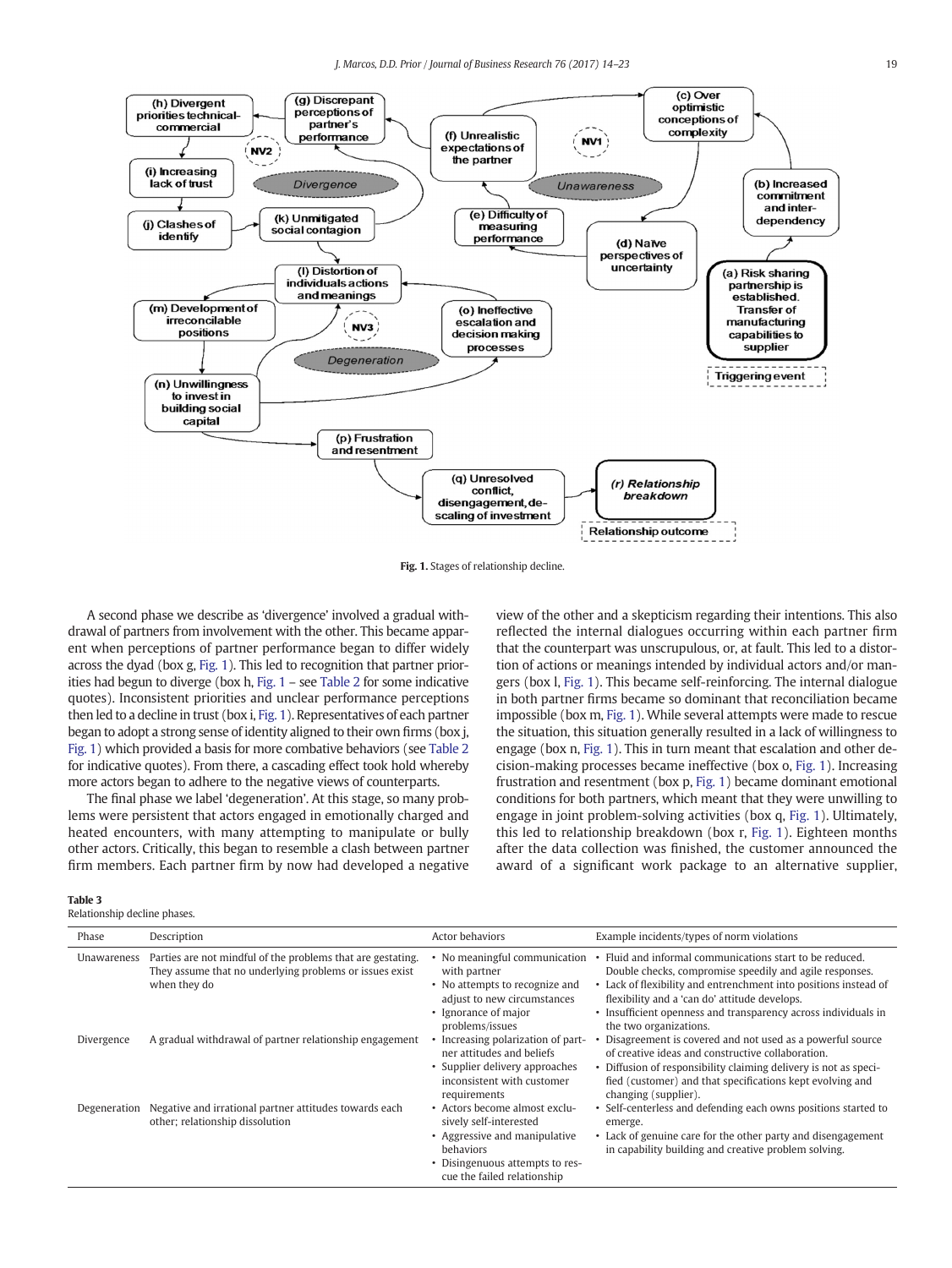amounting to decline of the focal relationship. The amount of the lost contract was not disclosed but we estimate it at several hundreds of millions of dollars. The supplier firm was then forced to reduce its personnel by several hundred.

#### 4.3. Bounded reliability and norms violations

Before we consider the longitudinal sequencing of bounded reliability elements, we consider the two new elements of this construct that our study findings imply (see Table 4). Firstly, perceptual inconsistencies refer to the gap between the ways in which each partner interprets what their counterparts 'can do'. The data suggests three main types of these. There were prominent examples of differences in perception regarding supplier capabilities, performance standards and relationship transparency. Perceptual inconsistencies relate to the asymmetry between the beliefs and expectations individuals hold about each other. Given the sudden shift in relationship paradigm, perceptual inconsistencies were quick to emerge, so we see these because of shock or unexpected circumstances.

Secondly, divergent schemas refer to differences in the beliefs held by each partner as to what they and their counterparts 'should do'. In this, divergent schemata relate primarily to the assignment and acceptance of responsibilities. These include the extent and level of risk attributable to each partner, the methods of conflict resolution and the extent of long-term orientations. In effect, these resembled the mental models that were ingrained in the minds of key individuals over time. This meant that they were very difficult to shift and often were the source of considerable grievances and conflicts.

#### Table 4

.<br>Note text violations and relationship detailed

#### 4.4. A summative model

In this section, we consolidate the findings in terms of summative model (see [Fig. 2\)](#page-7-0). The framework highlights each stage of relationship decline evident in our data and considers bounded reliability, and both the individual and inter-firm levels. We also highlight inter-relationships between different constructs that emerged through the study. When considering bounded reliability, perceptual inconsistencies appeared soon after the finalization of the risk-sharing partnership agreement and the commencement of implementation. This led to the realization of divergent schema. This is particularly evident in the differing views relating to roles and responsibilities that we describe in our earlier analyses. These factors contributed to the individuals' confusion about role integrity; hence, this was the first norm that was compromised.

These early factors then had ongoing consequences. Perceptual inconsistencies and divergent schema appear to contribute, or respond to benevolent preference reversal. All of these developments then led to inconsistent behaviors. This meant that the basis of the relationship was jeopardized and, consequently the preservation of the relation became difficult. This was the second form of norms violation that emerged in the data. From there, the growing animus that individuals felt towards each other fed of itself. At the point of divergence, it was clear that the inter-personal dynamics underpinning the relationship were toxic in many respects. Hence, this led to a growing emphasis of opportunistic behaviors. Ultimately, these conditions led to the de-harmonization of the social matrix, which meant the relationship was no longer viable.

|                                                                     | <b>Themes</b>                                                   | <b>Explanation</b>                                                                                                                                                       | <b>Illustrative quotes</b>                                                                                                                                                                                                                                                                                                                                                                                                                                                                                                                                                                                                                                           |
|---------------------------------------------------------------------|-----------------------------------------------------------------|--------------------------------------------------------------------------------------------------------------------------------------------------------------------------|----------------------------------------------------------------------------------------------------------------------------------------------------------------------------------------------------------------------------------------------------------------------------------------------------------------------------------------------------------------------------------------------------------------------------------------------------------------------------------------------------------------------------------------------------------------------------------------------------------------------------------------------------------------------|
| Perceptual<br>inconsistencies<br>(what<br>counterparts<br>'can' do) | Supplier capabilities                                           | • The customer perceives that the supplier is<br>competent in engineering, but not in com-<br>mercial capabilities.                                                      | SUPPLIER: "They require exceptional value from us. They want more value than<br>they're willing to pay for".<br>CUSTOMER: "[the supplier] is a very highly-capable organization. Technically<br>they're very good but the commercial elements are the problem".<br>"Everything is a struggle with the commercial".<br>"Their corporate behavior is a hindrance to the health of the relationship".                                                                                                                                                                                                                                                                   |
|                                                                     | Performance<br><b>Evaluation</b> (Delivery<br>vs. Expectations) | • Disconnect between supplier service delivery<br>and customer expectations.<br>• Customer requires higher levels of needs<br>understanding, flexibility and innovation. | SUPPLIER: "The products are on time, the products are well made".<br>"The weekly discussions at high level review, today, is all about the customer failing<br>to give us data on time, so we can keep our program on time".<br>CUSTOMER: "We're not getting the delivery in terms of weight and in terms of time".<br>"My problem is time and weight. Can they do something about time? - yes. Will they<br>bill us for it? $-$ yes. Am I grumpy about it? $-$ yes".<br>"I'd like to hear from them: 'don't do it like this; do it like that, it'll be cheaper""                                                                                                    |
|                                                                     | Relationship<br>transparency                                    | • The perception that you are kept informed<br>about the opposite party's actions and intent.                                                                            | SUPPLIER: "With one of the guys that sits on the Board, I feel like there is a high<br>degree of transparency"<br>"The commercial people in my mind are not very transparent"<br>CUSTOMER: "Transparency, we're quite open with one another, certainly design<br>program,  they [the supplier] is equally as transparent with us about resource<br>levels they have Where we're probably not so transparent is where it comes to the<br>commercial and we tend to close the doors"                                                                                                                                                                                   |
| Divergent<br>Schemas<br>(what<br>counterparts<br>'should' do)       |                                                                 | Extent and level of risk • Lack of customer acknowledgement of sup-<br>plier cost and time constraints.                                                                  | SUPPLIER: "they [customer] don't care how much money we have to spend basically,<br>if a problem comes up they don't care what we have to spend to put it right and<br>obviously we do".<br>CUSTOMER: "The supplier has a scope of activity and this is what I think I'm signing<br>up to".                                                                                                                                                                                                                                                                                                                                                                          |
|                                                                     | Managing conflict<br>productively                               | • Significant costs incurred in sorting<br>disagreement.                                                                                                                 | SUPPLIER: "We burn man-hours in the wrong things. We want more closeness. The<br>engineering is working We can't continue to work in the way we work [in the<br>commercial function]".<br>CUSTOMER: "They can claim but nothing has been yet constructed".                                                                                                                                                                                                                                                                                                                                                                                                           |
|                                                                     | Long-term orientation                                           | • Lack of a shared vision for the long-term de-<br>velopment of the relationship.                                                                                        | SUPPLIER: "I see the relationship hopefully moving into one where they are more<br>than happy to give us more and more responsibility to take more and more work<br>from them".<br>"The commercial guys definitely have to get part of the reviews. We are going to<br>have to stop divorcing commercial and program issues, they're one and the same".<br>CUSTOMER: "Two strong partners that demonstrate success in delivering<br>programme on time at quality".<br>"I'd really like to understand what is the suppliers' long-term strategy. I'd like to<br>understand whether they are simply intending to carry on with a short-term<br>profitability approach" |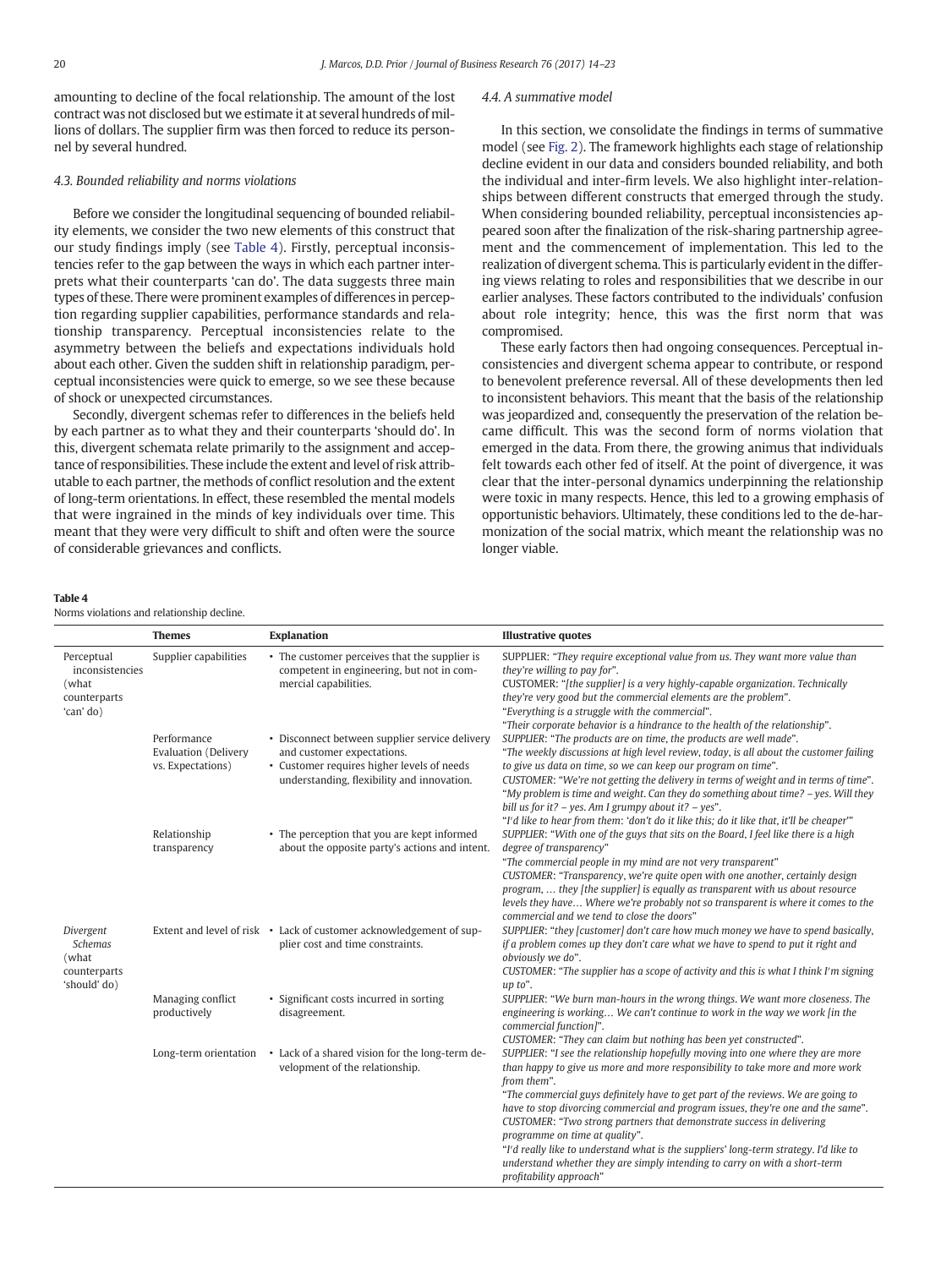<span id="page-7-0"></span>

Fig. 2. A summative model of the study findings.

#### 5. Discussion

#### 5.1. Theoretical implications, limitations and future research

Observations that relationships decline over time are not new [\(Terawatanavong, 2007; Wang & Huff, 2007\)](#page-9-0). However, previous studies do not consider the role of norms in this process except in broad terms, which has led to a range of calls for further research in this area [\(Berthon et al., 2003; Ott & Ivens, 2009; Palmatier et al., 2007\)](#page-8-0). Similarly, research into buyer-supplier relationships tends to ignore the individual-level perspective, with this also leading to calls for further research [\(Wathne & Heide, 2000; Williamson, 1975, 1985](#page-9-0)). This also highlights a need to consider the interactions between inter-firm and the individual levels of analysis ([Wathne & Heide, 2000; Williamson, 1975, 1985](#page-9-0)). In responding to these calls, the present study offers a suite of important contributions to theory in this area.

Our empirical process allowed us to observe relationship decline first hand. This close proximity was important since it allowed us to study subtle dynamics and, hence, this provided visibility of relationship norms. As we identify earlier in the paper, current studies focus on causes of relationship decline that are more obvious such as reductions in complementarity, partner inconsistencies and opportunism [\(Jean et](#page-9-0) [al., 2010; Mishra et al., 2015\)](#page-9-0). These approaches, in our view, provide only a partial insight into the underlying causes of relationship decline. Hence, our study complements these earlier studies by identifying three important types of norms violations. The findings suggest that role integrity violations and inconsistent behaviors are important individuallevel norms violations. These ultimately contribute to the de-harmonization of the social matrix, which is a third, inter-firm level norms violation that characterizes relationship decline. The findings also suggest norms violations emerge through three primary stages: unawareness, divergence and degeneration. To our knowledge, this is one of the first attempts to offer a graded approach to understanding relationship decline.

The study also considers the role of bounded reliability in relationship decline. In this respect, the study considers the constraints that shape individual-level cognitions and behaviors. Again, few studies consider this as a basis of analysis. Current approaches tend to center on opportunism in its classic TCE sense, while also advocating bounded rationality as the fundamental assumption about human behavior [\(Kano & Verbeke, 2015; Verbeke & Greidanus, 2009](#page-9-0)). Hence, the underlying logic of bounded reliability is, we feel, more appropriate for the present study. However, we also felt a need to ensure a close alignment between bounded reliability and the study context. Through our data analysis, we identify two additional elements of bounded reliability: perceptual inconsistencies and divergent schema. These elements could supplement the original components by explaining how individuals experience sudden changes in an overall relationship paradigm. Once the individual moves past the initial shock, the findings suggest that the other elements of benevolent preference reversal, inconsistent behaviors, and, ultimately, opportunism emerge.

While the present study offers important contributions to the relationship decline literature, it also suffers from limitations. The chosen empirical context, the Aerospace industry, encompasses a series of nuances that shape the ways in which buyer and supplier firms engage with one another. In addition, the ethnographic approach taken to collect and analyze the data focuses on a single buyer-supplier dyad. Given these constraints, our study is most applicable to buyer-supplier dyads in large-scale capital goods industries ([Brady et al., 2005;](#page-8-0) [Gebauer et al., 2013; Neely, 2014; Töllner et al., 2011\)](#page-8-0). While our findings are most relevant to these empirical settings, the goals of this study relate more to theory development and, as such, our findings involve a new contribution to relationship decline research in a general sense. Of course, the study limitations imply a set of fruitful new research directions. These particularly relate to comparative studies. Notwithstanding the difficulty we faced in the empirical process we used, further comparative analyses would probably help to generalize the findings of the study to other empirical settings. Moreover, further studies may wish to consider the role or impact of other norms identified in relational contracting theory.

#### 5.2. Implications for managers

Our study began with an attempt to understand the role of norms in complex, long-term buyer-supplier relationships. To our surprise, the study uncovered a suite of issues in relation to norms violations that ultimately led to significant costs to both partners and the collapse of the relationship. The key observation of this study is that, in many cases, the causes of relationship deterioration are often very subtle, and thus, often go unnoticed. The empirical context of the study accentuated the importance of these norms. Since we investigated a capital intensive, complex product/service mix, there was a need for specialists to work collaboratively across the boundaries of both firms for extended periods. This meant that they were not entirely clear as to what to expect from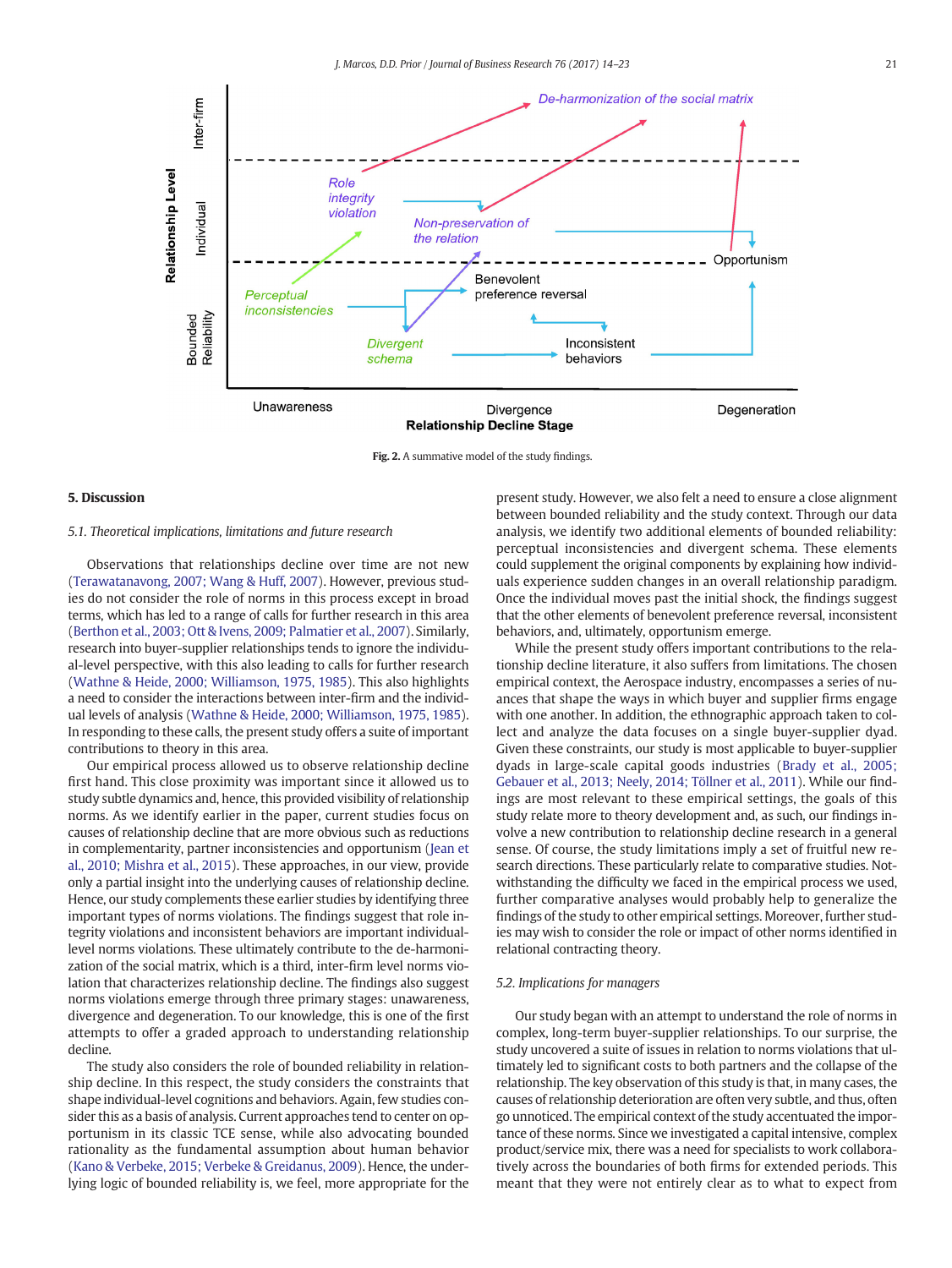#### <span id="page-8-0"></span>Table 5

Possible managerial interventions to prevent/mitigate relationship decline.

|                                             | Relationship decline stage                                                                                                                                                                                                             |                                                                                                                                                                                                            |                                                                                                                                                                                                       |  |
|---------------------------------------------|----------------------------------------------------------------------------------------------------------------------------------------------------------------------------------------------------------------------------------------|------------------------------------------------------------------------------------------------------------------------------------------------------------------------------------------------------------|-------------------------------------------------------------------------------------------------------------------------------------------------------------------------------------------------------|--|
| <b>Behavioral</b><br>reliability<br>element | <b>Unawareness</b>                                                                                                                                                                                                                     | Divergence                                                                                                                                                                                                 | Degeneration                                                                                                                                                                                          |  |
| Perceptual<br>inconsistencies               | • Provide multiple communications forums and ap-<br>proaches<br>• Encourage face to face communication<br>• Organize a workshops; adopt interactive ap-<br>proaches (e.g. design thinking) to clarify the vision<br>of the partnership | Increase communication frequency with<br>regular reviews of work programs<br>• Using expert facilitation, encourage sur-<br>facing divergent expectations<br>Try new communications<br>channels/approaches | • Re-examine communications approaches at a fun-<br>damental level - clarifying intended meaning vs.<br>stated accounts<br>• Engage in a comprehensive, re-statement of vision,<br>mission and values |  |
| Divergent<br>schema                         | • Encourage one-to-one engagement<br>• Use professional development to clarify role ex-<br>pectations and constrains<br>• Check mutual understanding                                                                                   | • Increase the intensity of professional de-<br>velopment through training and/or other<br>opportunities<br>• Consider redeployment of individuals to<br>other roles                                       | • Redeploy individuals unable to cope<br>Reorganize work teams ensuring compatible<br>identities                                                                                                      |  |
| Benevolent<br>preference<br>reversal        | • Encourage individuals' flexibility and adaptability<br>• Attempt to maintain consistent preferences over<br>time                                                                                                                     | • Increase efforts to maintain consistent<br>preferences                                                                                                                                                   | • Replace key individuals and start fresh                                                                                                                                                             |  |
| Inconsistent<br>behaviors                   | • Use professional development and incentives to<br>realign behaviors                                                                                                                                                                  | • Increase professional development activi-<br>ties and incentives to realign behaviors<br>• Help actors de-couple cognition/behaviors<br>from emotions                                                    | • Replace key individuals and start fresh                                                                                                                                                             |  |
| Opportunism                                 | • Minimize perceived costs of current<br>activities/choices                                                                                                                                                                            | • Actively discourage opportunism<br>• Brief senior leaders and engage them in<br>clarifying the long term purpose                                                                                         | • Encourage key individuals to move on<br>• Re-establish the partnership with a new risk shar-<br>ing scheme                                                                                          |  |
| Norms violations<br>reductions in:          | • Role integrity                                                                                                                                                                                                                       | • Preservation of the relation                                                                                                                                                                             | • Harmonization of the social matrix                                                                                                                                                                  |  |

every facet of the relationship, and from every actor involved in the partnership. For many of these boundary spanners, they needed to develop their own sense of what was acceptable, and this was not always consistent with the expectations of actors across each partner firm. This ambiguity, coupled with pressure to deliver complex aircraft programs, exacerbated self-interest over time.

The findings suggest that when norms violations manifest and become apparent, it is very difficult, but possible to address them in a way that enables the continuation of the relationship. The key to addressing norms violations is in understanding the nature of bounded reliability and how it develops over time. A series of managerial interventions become possible once this is the case. We summarize these in Table 5. While we do not go into each of these in detail due to space constraints, we propose the sorts of interventions likely to produce positive outcomes at each stage of relationship decline. By grouping these activities in terms of specific stages, we offer managers guidance to address potential norms violations more precisely in each of the three stages of relationship decline identified in the study. Overall, preventing 'unawareness' involves ensuring a clarity and consistency in communicating expectations, coupled with appropriate individual incentives. Minimizing 'divergence' involves more intense communications efforts and specific professional development activities. Mitigating 'degeneration' involves relieving or redeploying key personnel so that their role in the organization does not (unwillingly) contribute to further relationship deterioration. Then, there is scope to restore the relationship with a suite of new actors.

The interventions contained in Table 5 should be taken as guidelines rather than as a prescriptive framework. A key insight from our study is that the context in which inter-organizational and inter-personal phenomena occurs is very particular, and thus, any intervention aimed at managing relationship deterioration has to be mindful of the context within which they occur.

# 6. Conclusion

Through an in-depth ethnography, this study found that a shift in the basis of the relationship had poor outcomes for two partner firms with a thirty-year relationship. Rather than explaining this phenomenon in terms of reductions in partner complementarity, increases in

partner inconsistency and/or opportunism – as is the case in most of current research– the study focuses on norms as a way to understand the crucial role of subtle social rules and expectations. In taking this approach, the study supplements existing research by identifying how individual-level norms violations (role integrity violations and inconsistent behaviors) contribute to inter-firm norms violations (the de-harmonization of the social matrix) through three major stages of relationship decline (unawareness, divergence, degeneration). The study also considers the impact of bounded reliability as an underlying determinant of norms violations. To do so, the study builds on the original conceptualization of bounded reliability by adding 'perceptual inconsistencies' and 'divergent schema' as two additional elements that act as antecedents to the other elements. Overall, the study offers a novel longitudinal perspective of relationship decline through norms violations and explains the role of bounded reliability in this mix.

#### Acknowledgements

The authors are grateful for the collaboration and assistance of Matias Enz, Marko Bastl and Mark Johnson in the early research that underpins this study.

#### References

- Ashforth, B. E., & Mael, F. (1989). [Social identity theory and the organization.](http://refhub.elsevier.com/S0148-2963(17)30091-7/rf0005) Academy of [Management Review](http://refhub.elsevier.com/S0148-2963(17)30091-7/rf0005), 14(1), 20–39.
- Atkinson, P., & Hammersley, M. (1995). Ethnography [\(2nd ed.\). London, UK: Routledge.](http://refhub.elsevier.com/S0148-2963(17)30091-7/rf0010) Baba, M. L. (1988). [Two sides to every story: An ethnohistorical approach to organization-](http://refhub.elsevier.com/S0148-2963(17)30091-7/rf0015)
- [al partnerships.](http://refhub.elsevier.com/S0148-2963(17)30091-7/rf0015) City & Society,  $2(2)$ ,  $71-104$ .
- Berthon, P., Pitt, L. F., Ewing, M. T., & Bakkeland, G. (2003). [Norms and power in marketing](http://refhub.elsevier.com/S0148-2963(17)30091-7/rf0020) [relationships: Alternative theories and empirical evidence.](http://refhub.elsevier.com/S0148-2963(17)30091-7/rf0020) Journal of Business [Research](http://refhub.elsevier.com/S0148-2963(17)30091-7/rf0020), 56(9), 699–709.
- Blois, K. J., & Ivens, B. S. (2006). [Measuring relational norms: Some methodological issues.](http://refhub.elsevier.com/S0148-2963(17)30091-7/rf0025) [European Journal of Marketing](http://refhub.elsevier.com/S0148-2963(17)30091-7/rf0025), 40(3/4), 352–365.
- Boesch, I., Schwaninger, M., Weber, M., & Scholz, R. (2013). [Enhancing validity and reli](http://refhub.elsevier.com/S0148-2963(17)30091-7/rf0030)[ability through feedback-driven exploration: A study in the context of conjoint anal](http://refhub.elsevier.com/S0148-2963(17)30091-7/rf0030)ysis. [Systemic Practice and Action Research](http://refhub.elsevier.com/S0148-2963(17)30091-7/rf0030), 26(3), 217–238.
- Borghini, S., Golfetto, F., & Rinallo, D. (2006). [Ongoing search among industrial buyers.](http://refhub.elsevier.com/S0148-2963(17)30091-7/rf0035) [Journal of Business Research](http://refhub.elsevier.com/S0148-2963(17)30091-7/rf0035), 59(10−11), 1151–1159.
- Brady, T., Davies, A., & Gann, D. M. (2005). [Creating value by delivering integrated solu](http://refhub.elsevier.com/S0148-2963(17)30091-7/rf0040)tions. [International Journal of Project Management](http://refhub.elsevier.com/S0148-2963(17)30091-7/rf0040), 23(5), 360–365.
- Brown, R. (2000). [Social identity theory: Past achievements, current problems and future](http://refhub.elsevier.com/S0148-2963(17)30091-7/rf0045) challenges. [European Journal of Social Psychology](http://refhub.elsevier.com/S0148-2963(17)30091-7/rf0045), 30, 745–778.